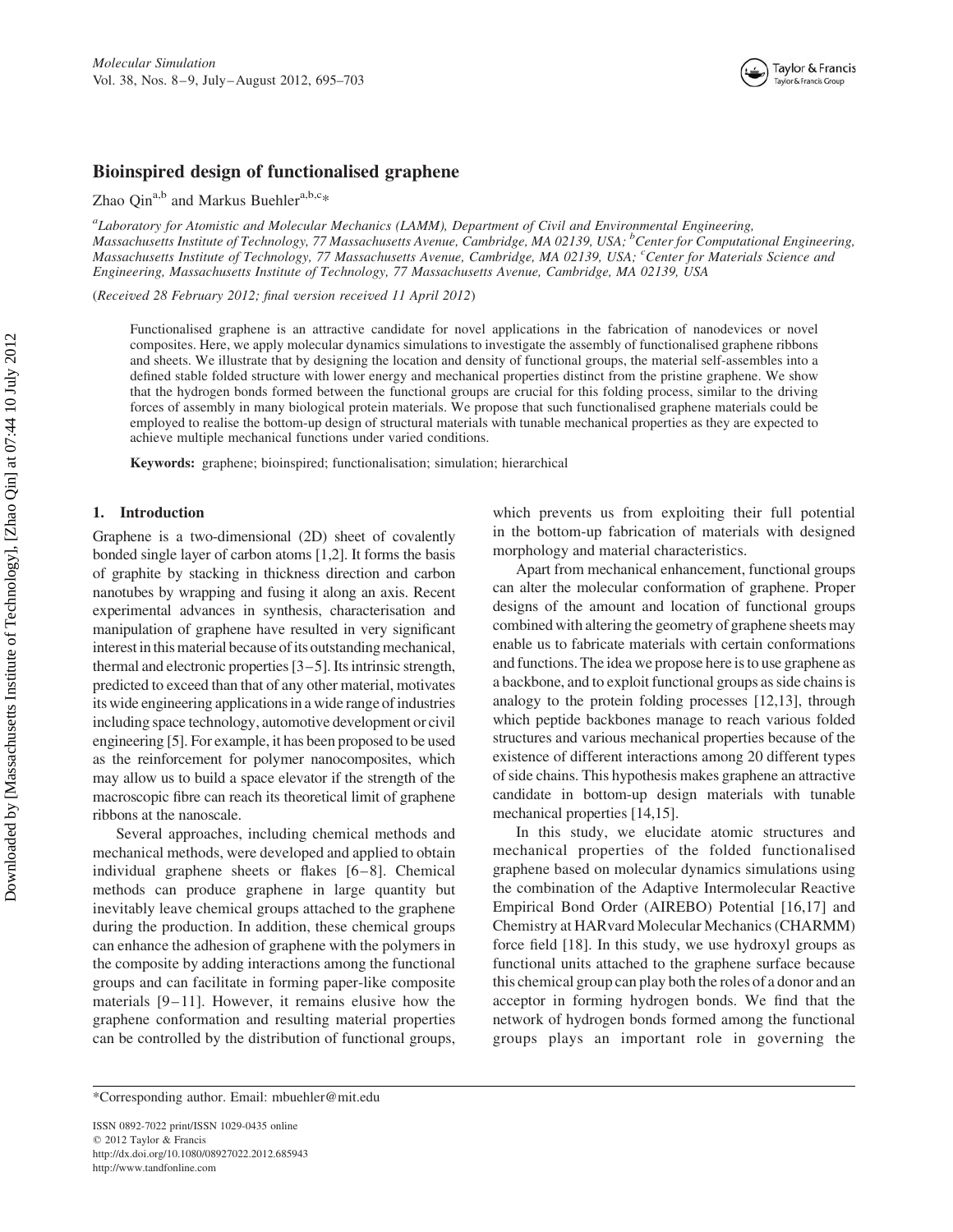conformations and mechanical properties of the graphene. Functionalised graphene changes its morphology to adapt the conformation with lowest energy, and our results suggest that by the rational design of the atomic structure of the functionalised graphene, the manufacturing of a series of materials with uniform chemical composition as well as diverse material properties can be achieved.

#### 2. Molecular modelling methods

We use a hybrid force field to model the functionalised graphene here. The internal interactions among carbon atoms in the graphene are described by the AIREBO force field [16], whereas the interactions among the hydroxyl functional groups are described by CHARMM force field [18]. The total potential energy of the system is composed of the bonding energy, angular energy and pair energy as:

$$
E = \sum E_{\text{bond}} + \sum E_{\text{angle}} + \sum E_{\text{pair}}.
$$
 (1)

Each energy term is given by  $E_{\text{bond}} = K_{ij}(r - r_0)^2$ ,  $E_{\text{angle}} = K_{ijk}(\theta - \theta_0)^2$ , and  $E_{\text{pair}} = E_{\text{CH}} + E_{ij}$ , where  $r_0$  is the bond length at equilibrium,  $\theta_0$  is the angle at equilibrium,  $K_{ij}$  and  $K_{ijk}$  are the stiffness of the bond and angle, respectively. The  $E_{\text{CH}}$  term of the pair potential refers to the short-range interactions among carbon atoms and hydrogen atoms connected directly to carbon atoms and the  $E_{ij}$  term refers to the long-range interaction among all types of atoms. These two terms are of the expression as

$$
E_{\rm CH} = \frac{1}{2} \Sigma_i \Sigma_{j \neq i} \left[ E_{ij}^{\rm REBO} + \Sigma_{k \neq i} \Sigma_{l \neq i,j,k} E_{kijl}^{\rm TORSION} \right]
$$
 (2)

$$
E_{ij} = \sum_{i} \sum_{j \neq i} \left\{ 4\epsilon \left[ \left( \frac{\sigma}{r_{ij}} \right)^{12} - \left( \frac{\sigma}{r_{ij}} \right)^{6} \right] + \frac{c_{q_i q_j}}{r_{ij}} \right\} \tag{3}
$$

where  $E_{ij}^{\text{REBO}}$  denotes the reactive empirical bond order (REBO) term of hydrocarbon [17] and  $E_{kijl}^{TORSION}$  is an explicit 4-body potential that describes various dihedral angle preferences in hydrocarbon configurations. The detail expression and parameters of  $E_{ij}^{\text{REBO}}$  and  $E_{kijl}^{\text{TORSION}}$ are given in the original paper of this force filed [16]. In the  $E_{ij}$  term,  $\epsilon$  is the interacting energy,  $\sigma$  is the zero energy distance,  $C$  is the energy-conversion constant,  $q$  is the charge relative to the electron charge and  $r_{ij}$  is the distance between atom  $i$  and  $j$ . The values of these parameters applied in our model are as summarised in Table 1.

We model the structure of the 2D graphene by placing carbon atoms in a standard hexagonal lattice with a lattice constant of  $a = 1.42$  Å. The resulting structures have zigzag chirality in one direction and armchair chirality in the other (orthogonal) direction, as shown in Figure 1(a). Hydroxyl groups are adopted as functional groups in this study as have been employed in the former studies. These functional groups are randomly attached on both sides of

Table 1. The value of the parameters applied in molecular dynamics simulations in this study [16,18].

| Parameter and units                                  | Numerical value |
|------------------------------------------------------|-----------------|
| Harmonic bond stiffness $K_{OC}$ (kcal/mol/ $A^2$ )  | 334.3           |
| Harmonic bond stiffness $K_{OH}$ (kcal/mol/ $A^2$ )  | 545.0           |
| Equilibrium distance $r_0$ <sub>OC</sub> (A)         | 1.411           |
| Equilibrium distance $r_0$ <sub>OH</sub> (A)         | 0.96            |
| Harmonic angle stiffness $K_{\text{COH}}$ (kcal/mol) | 65              |
| Equilibrium angle $\theta_{0\text{\_COH}}$ (°)       | 108             |
| Zero-potential distance $\sigma_{\rm C}$ (A)*        | 3.4             |
| Zero-potential distance $\sigma_{\rm O}$ (A)*        | 3.15            |
| Zero-potential distance $\sigma_{\rm H}$ (A)*        | 0.4             |
| Minimum energy $\epsilon_C$ (kcal/mol)*              | 0.07            |
| Minimum energy $\epsilon_0$ (kcal/mol)*              | 0.1521          |
| Minimum energy $\epsilon_H$ (kcal/mol)*              | 0.0460          |
| Electrostatic constant $C$ (Akcal/mol)               | 332.1           |
| Charge relative to the electron charge $q_c$         | 0.0             |
| (in pristine graphene, sp2-hybridised)               |                 |
| Charge relative to the electron charge $q_C$         | 0.11            |
| (in triplet of COH, sp3-hybridised)                  |                 |
| Charge relative to the electron charge $q_0$         | $-0.54$         |
| Charge relative to the electron charge $q_H$         | 0.43            |
|                                                      |                 |

\*The LJ potential between any atom pair follows the arithmetic mixing rule as  $\epsilon_{ij} = \sqrt{\epsilon_i \epsilon_j}$  and  $\sigma_{ij} = (\sigma_i + \sigma_j)/2$ .

the graphene surface as depicted in Figure 1(a). The concentration of the functional groups is defined by  $C = N_{\text{func}}/N_{\text{C}}$ , where  $N_{\text{C}}$  is the total number of carbon atoms and  $N_{\text{func}}$  is the total number of the functional groups. The width of the graphene is W in one direction and the length is  $L$  in the orthogonal direction. The open edges of the graphene are terminated covalently with hydrogen atoms. We can directly obtain the relationship between the geometry and the amount of carbon atoms as between the geometry<br> $N_C = 4WL/(3\sqrt{3}a^2)$ .

# 3. Results and discussion

The equilibrated conformation of a single graphene sheet is largely affected by the concentration of the functional groups as is expressed by the fluctuation of the carbon atoms in the normal direction of the sheet, as shown in Figure 1(b). We find the hydrogen bonds that form among the functional groups account for this fluctuating geometry as shown in Figure 1(a). A hydrogen bond can only form on one side of the graphene sheet and thereby induces the protrusion as it locates at the top surface and induces a dent as it locates at back surface. The mixture of dents and protrusions in the graphene sheet is illustrated by different colours as shown in Figure 1(b), and the characteristic wavelength is given by  $\lambda$ . We change the concentration of the functional group and find that the wavelength decreases as C increases as visualised in Figure 1(c). It is caused by the fact that the increasing  $C$  increases the probability to form hydrogen bonds on both sides of the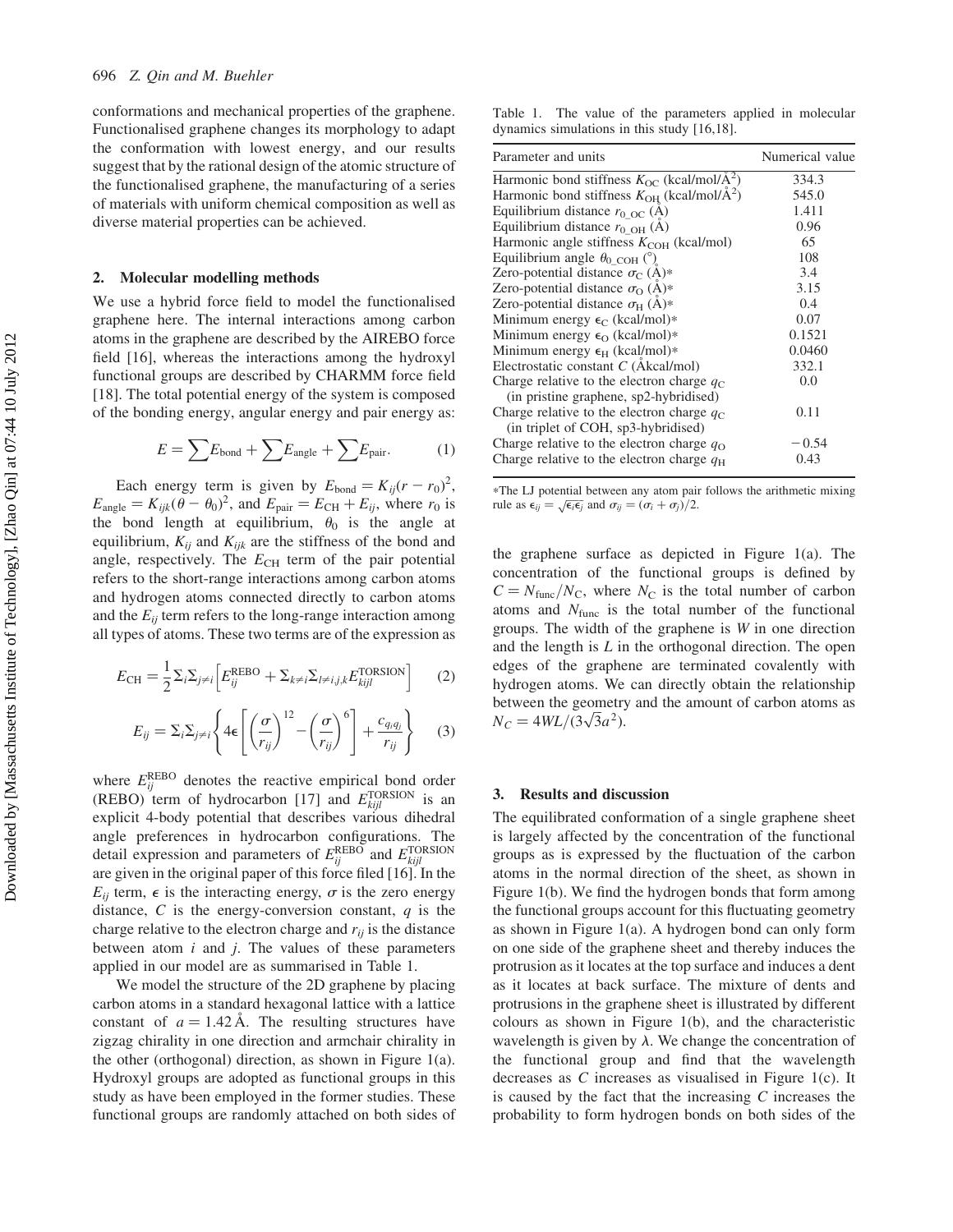

Figure 1. The conformation of a graphene sheet functionalised by hydroxyl groups, in equilibrium. (a): The snapshot of a functionalised graphene sheet in equilibrium with the size of 100 Å  $\times$  100 Å, where the concentration of functional groups is  $C = 10\%$  with a random distribution. The carbon atoms are in cyan, oxygen atoms are in red and hydrogen atoms are plotted in white. Hydrogen bonds are depicted by red dashed lines. (b): The fluctuation of the carbon atoms in the normal direction of the sheet; atoms with positive displacement are shown in red and atoms with negative displacement in blue. The characteristic wavelength is measured from snapshots of the equilibrated graphene sheets and denoted by  $\lambda$ . (c): The characteristic wavelength as a function of the concentration of the functional groups. graphene sheets and denoted by  $\lambda$ .<br>The polynomial fit is  $\lambda = 13.46/\sqrt{C}$ .

graphene, and thus decrease the average area of each hydrogen, as well as the characteristic length  $\lambda$ . By applying this analysis, we can fit the result to the scaling applying this analysis, we can fit the result to the scaling<br>law  $\lambda \sim 1/\sqrt{C}$ . As shown in the plot, the fitted curve agrees rather well with the simulation result.

This result that the density of functional groups controls the fluctuations of the graphene sheet is interesting since it affects the modulus of the material. More fluctuations imply a decreasing modulus of graphene because greater deformation is needed initially to fully align the graphene sheet in plane before deforming the graphene and its stiff carbon–carbon bonds directly. In our simulations, the modulus of graphene decreases from 0.8 TPa (taking the thickness as  $t = 3.4 \text{ Å}$  for pristine graphene to 0.6 TPa for functionalised graphene with  $C = 15\%$ . This result agrees with earlier computational studies using a different force field (1.05 TPa for the pristine graphene and 0.70 TPa for 15% functionalised graphene [19]).

The reason to use the combined force field is that the original AIREBO force field gives correct energies of pure hydrocarbon systems, but does not contain parameters for hydroxyl groups [17]. Some recent work overcoming this limitation has extended the AIREBO force field to include hydroxyl groups (by considering bonded interactions). However, the (non-bonded) hydrogen bond interactions in that model were not fully validated [20]. Since the hydrogen bonding energy  $(\sim 6.2 \text{ kcal/mol}$  for our model) is much smaller than the covalent bond  $(\sim 43 \text{ kcal/mol}$  for the  $C$  – O bond), the rupture and reforming of the hydrogen bond dominates the material behaviour, and as such is a critical model property. The established CHARMM force field gives a widely validated description of the hydrogen bonding interaction. Moreover, the hydrogen bonding energy given by our model agrees to that given by the firstprinciples based ReaxFF force field, leading to a value of  $\sim$  7.4 kcal/mol [9]. It is noted that one limitation of our model is that it does not include the functional-group effect on the C–C bond strength. The model may also lack some accuracy at the ultimate strength of the graphene. However, away from such extreme conditions, the mechanical properties match the existing results rather well (e.g. the modulus, as discussed above).

To investigate how significant conformational changes can be caused by the functional groups, we focus on an extreme case of a graphene ribbon with a size of  $5 \text{ Å} \times 500 \text{ Å}$ . Two graphene ribbons, one being pristine graphene and the other one being functionalised graphene with  $C = 15\%$  are carefully compared as shown in Figure 2(a). Both ribbons start as a straight conformation. It is observed that the functionalised graphene ribbon reaches a folded state quite rapidly as the simulation starts, whereas the pristine graphene ribbon does not reach any folded state but fluctuates as an unfolded hairpin as shown in Figure 2(b). The total potential energy decreases by  $\sim$ 1200 kcal/mol for the folded state of the functionalised graphene ribbon. Most of the energy comes from the interaction of among functional groups, and that explains why the pristine graphene ribbon does not fold with into an energy favoured conformation.

We investigate the mechanical property of the random folded structure of the graphene ribbon with randomly attached functional groups by applying tensile force in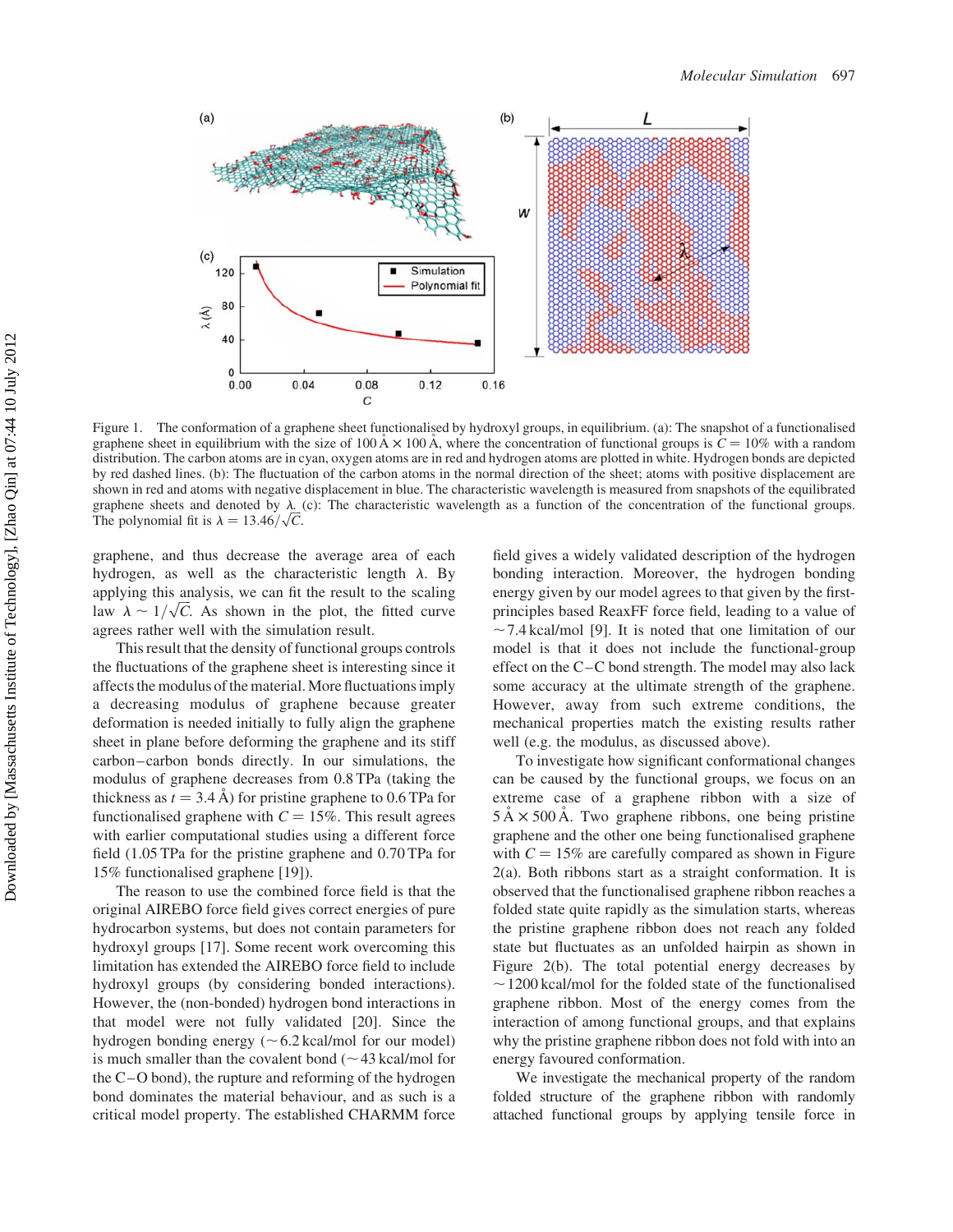

Figure 2. The comparison of the folding of the graphene ribbons with the size of  $5 \AA \times 500 \AA$  under the temperature of 300 K. (a) The energy histories of the folding process of two graphene ribbons, one is pristine and the other is functionalised by 15% hydroxyl groups with random distribution. The functionalised graphene ribbon starts with a straight conformation (partly shown by the inserted picture at left bottom corner) and reaches a folded structure composed of two globular folds after  $\sim$  500 ps calculation. The pristine graphene ribbon starts as a straight conformation (partly shown by the inserted picture at left-up corner) and does not reach the folded conformation in the simulations. Moving averages of the curves are taken with a window of 10 ps. (b) The end-to-end distance of the pristine and functionalised graphene ribbons during the simulation. For pristine graphene, its conformation keeps changing in time while for functionalised graphene its structure reaches a relatively stable state after folding.

steered molecular dynamics (SMD) simulations. The tensile force applied to the two ends of the folded structure makes it unfold as shown in Figure 3(a). The force first increases as the extension increases before reaching a first plateau at  $\sim$  38 Å as shown in Figure 3(b), and the folded structure remains intact as the hydrogen bond number stays at a relative constant value before reaching a plateau as shown in Figure 3(c). For the plateau region, the folded structure starts to unfold by breaking the hydrogen bonds among functional groups as illustrated in Figure 3(a). The tensile force becomes 'bumpy' in this region and the hydrogen bond number decreases continuously. The graphene ribbon is fully unfolded once all hydrogen bonds break and the ribbon itself gets deformed as the end-to-end distance approaches the contour length. Then, the force increases significantly until reaching the breaking point of the ribbon as shown in Figure 3(b). This force–extension curve is similar to what has been observed in the unfolding process of coiled protein materials



Figure 3. (Colour online) The unfolding of a folded functionalised graphene ribbon. (a) A globular folded structure of the functionalised graphene ribbon (folding process shown in Figure 2) is loaded by a tensile force that is applied at the end of the ribbon with a relative displacement rate of 0.1 A/ps, using SMD. The snapshots are taken at extensions of 48 A, 60 A and 73 A. (b) The force – extension curve as recorded during the unfolding process of the folded graphene ribbon. (c) The number of hydrogen bonds as a function of the extension as is recorded during the unfolding process. The red curves in (b) and (c) are moving averages with a window of 10 ps.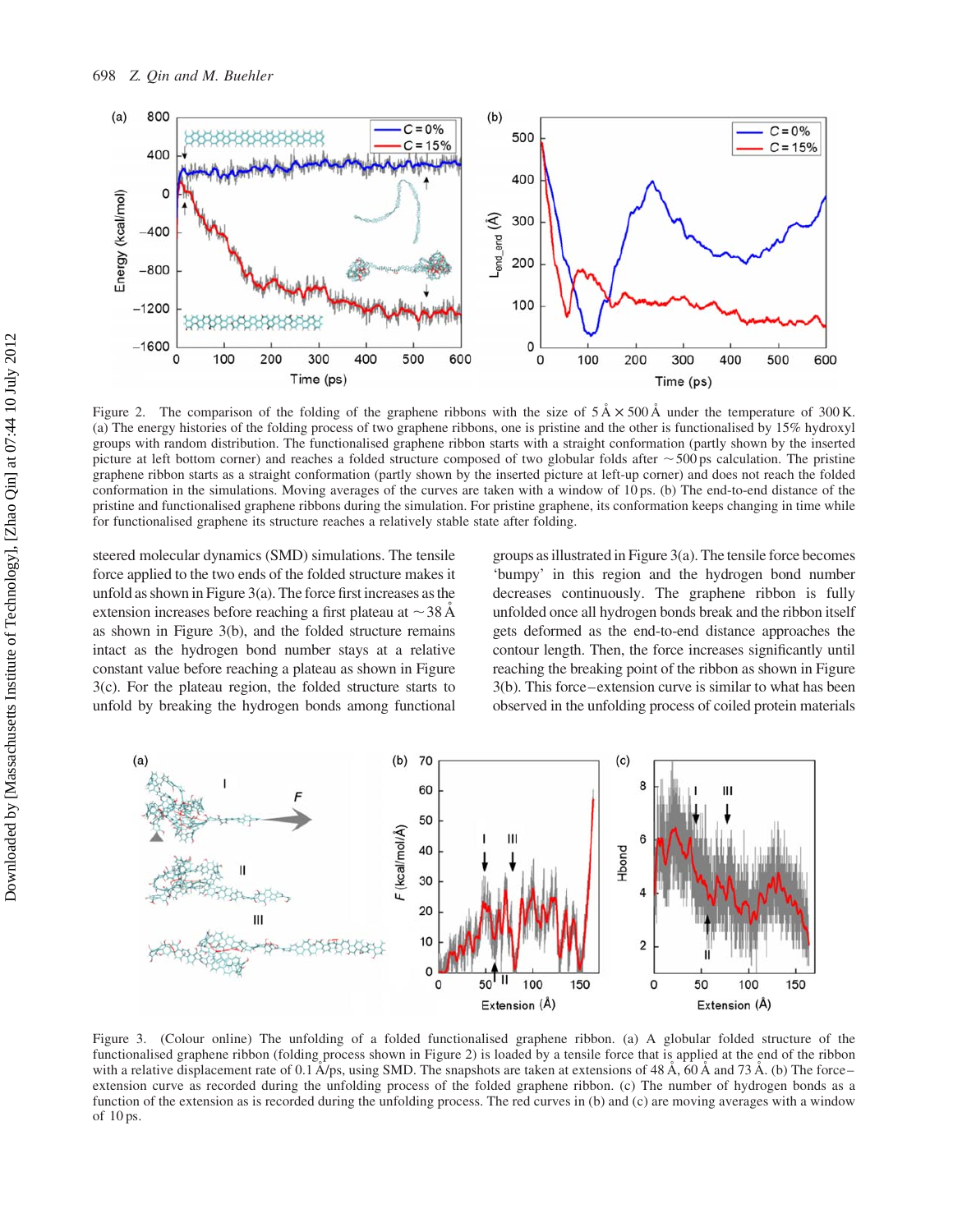[21–23], providing some evidence that they share similar mechanism in forming the folded structure.

We investigate the persistence length of the functionalised graphene ribbon by studying trajectories for each model in the simulation. We examine three segments with the length of  $s-s' = 42.6 \text{ Å}$  (where s and s' are coordinates along the contour lengths of the chain) and assess the time average of the angles between the directions of the ends of the segments as  $\langle t(s) \cdot t(s') \rangle$ . The results are as summarised in Table 2. Using the definition of the persistence length  $L_p$  as

$$
\langle \overrightarrow{t(s)} \cdot \overrightarrow{t(s')} \rangle = \exp\left[-\frac{s-s'}{L_p}\right].\tag{4}
$$

We compute the persistence length of the graphene ribbon as summarised in Table 2. The pristine graphene ribbon is found to be  $L_p = 122.92 \pm 11.22 \text{ Å}$  at 300 K, whereas for all the other functionalised cases the graphene gets into a folded structure under the same temperature, this value agrees to former study of the persistence length of pristine graphene ribbons [24]. For a higher temperature of 1000 K, the pristine graphene ribbon features a decreased persistence length as  $L_p = 86.56 \pm 37.62$  Å and functional groups decrease this number to  $L_p = 54.41 \pm 27.01$  Å for  $C = 5\%$ . For  $C = 15\%$ , even the high temperature of 1000 K cannot prevent the ribbon from self-folding. The persistence length of this graphene ribbon is an order of magnitude larger than the persistence length of the protein backbone [25]  $(\sim 12 \text{ Å})$  while smaller than that of DNA [26] ( $\sim$  500 Å). Since both of these biological materials can reach various folded structures by non-bonded interactions, we are inspired to design folded structures based on graphene ribbons, as an analogy to protein and DNA folding. It is noted that the calculation result at such high temperature (1000 K) may only have qualitative meaning for comparison because molecular modelling can loose its accuracy as the chemical desorption of hydroxyl groups occurs at this high temperature [27].

To develop some initial understanding of functionalised graphene ribbons' potential to form specific folded structures at room temperature, we focus on a simple case by putting two functional groups to the mid region of the graphene ribbon, and identifying its conformation at equilibrium. Two possible configurations of the functional groups exist: one for the two functional groups at different sides of the ribbon and the other for the two functional groups at the same side of the ribbon, as shown in Figure 4(a). We find for the first configuration, the graphene ribbon acts in the similar way as in the pristine case: it fluctuates through the simulation as shown by its end-to-end distance but never reaches folded conformations with favoured energy as shown in Figure 4(a), (b). For the second configuration, the two same-side hydroxyl groups form a single hydrogen bond between

Table 2. The persistence length of the graphene ribbon with various concentrations of functional groups and two temperature conditions (300 and 1000 K) in simulations.

| C              | $\langle \overline{t(s)} \cdot t(s') \rangle$ | $(s-s')$<br>$(\dot{A})$ | $< L_{\rm p} >$<br>(A) |
|----------------|-----------------------------------------------|-------------------------|------------------------|
| 0(300K)        | 0.72255                                       | 42.6                    | $122.92 \pm 11.22$     |
|                | 0.67922                                       |                         |                        |
|                | 0.71604                                       |                         |                        |
| $1\%$ (300 K)  | Self-folded                                   |                         |                        |
| 5\% (300 K)    | Self-folded                                   |                         |                        |
| 15% (300K)     | Self-folded                                   |                         |                        |
| Double helix   | 0.84932                                       | 87.6                    | 536.37                 |
| 0(1000K)       | 0.45023                                       | 42.6                    | $86.56 \pm 37.62$      |
|                | 0.71585                                       |                         |                        |
|                | 0.58265                                       |                         |                        |
| $1\%$ (1000 K) | 0.47821                                       | 42.6                    | $85.75 \pm 25.98$      |
|                | 0.67664                                       |                         |                        |
|                | 0.62434                                       |                         |                        |
| 5% (1000K)     | 0.19443                                       | 42.6                    | $54.41 \pm 27.01$      |
|                | 0.47628                                       |                         |                        |
|                | 0.58628                                       |                         |                        |
| 15\% (1000 K)  | Self folded                                   |                         |                        |

them and this interaction manages to act as a clamp to fold the graphene ribboninto two halves, as shown in Figure 4(c). Itis quite interesting to see that the two halves coil with each other to form the double-helix structure along the same axis after only 58 ps of simulation time. The rising of each loop along the axis is measured to be  $\sim$  57 Å, the diameter as  $\sim$  7 Å and the persistence length of this structure is  $\sim$  536.37 Å, which is more than four times than that of the pristine graphene ribbon, and similar to that of DNA molecules. The total potential energy of this double-helix structure is less (of 250 kcal/mol as shown in Figure 4(a)) than that of the unfolded case and its conformation is quite stable in our simulations as shown by the converged end-toend length given in Figure 4(b).

We have run the simulation several times to account different random velocity distributions at the beginning, and the formation of the double-helix structure is repeatable. We have also changed the relative distance of the two hydroxyl groups from  $2.5$  to  $3.8$  Å and found that as long as the two hydroxyl groups are to the one side of the ribbon (or they can cross the energy barrier to shift to one side of the ribbon) and are able to form a hydrogen bond between, the same doublehelix conformation is reached. The folded graphene morphology as a hairpin is driven by the vdW interactions within the graphene ribbon. The key cause to make this morphology different from that of a pristine graphene ribbon, which tends to form scrolls, is a single hydrogen bond formed between the two hydroxyl groups at the middle of the graphene ribbon. This specific morphology as observed here is initially induced by geometry change in the graphene ribbon to form a kink to facilitate the self-folding. Here, we have shown that two functional groups and a single hydrogen bond can significantly affect the folded confor-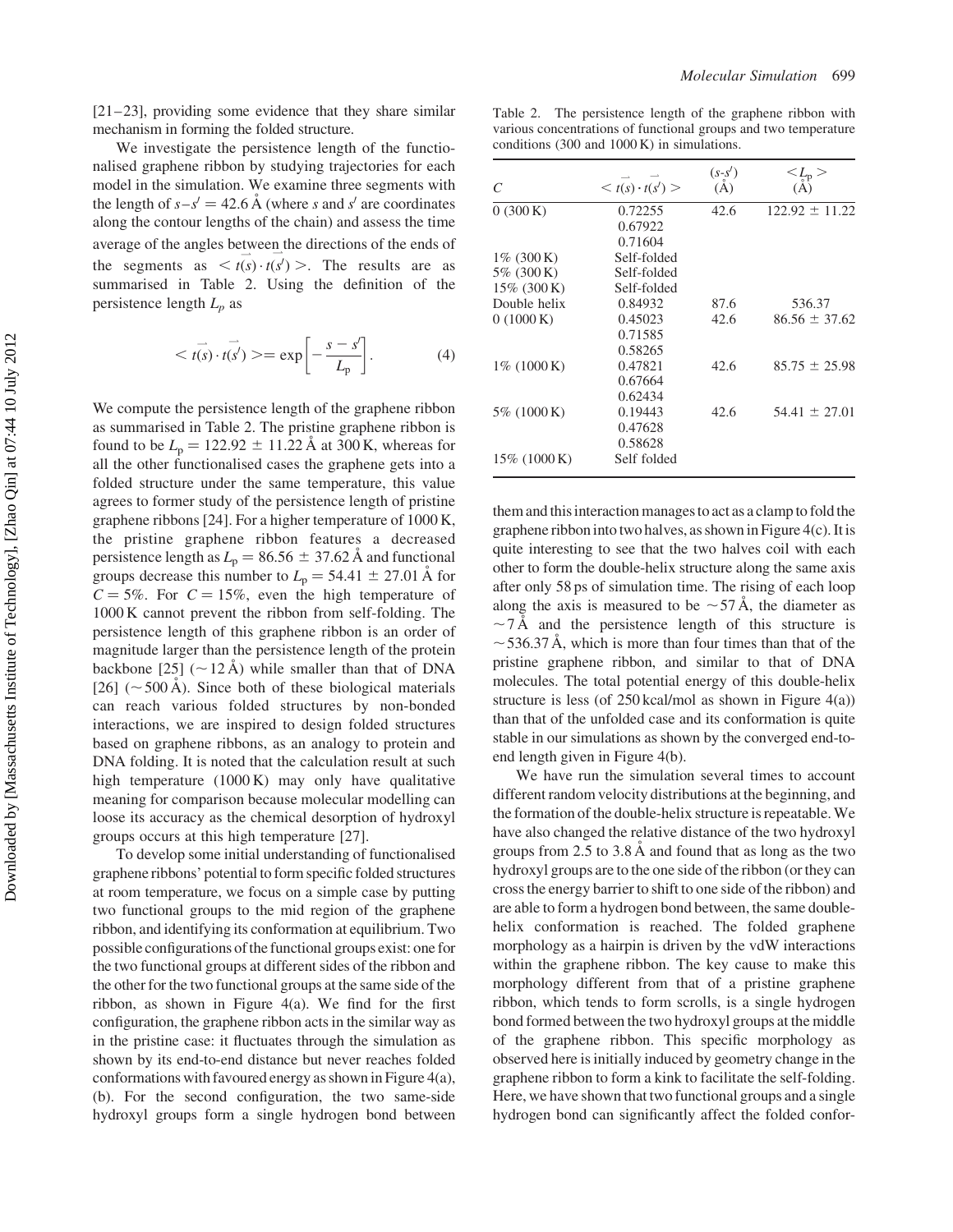

Figure 4. (Colour online) A coiled structure of the graphene ribbon formed by using two distinct functional groups. (a): Graphene ribbons with two functional groups, one at two different sides of the ribbon and another with functional groups at the same side of the ribbon. Both are equilibrated for comparison. The energy of the second graphene ribbon decreases in equilibrium whereas the first graphene ribbon does not have energy favoured state. The continuous curves are moving averages with a window of 100 ps. (b): The endto-end distance of the graphene ribbons with different set-ups of the functional groups. The first one keeps fluctuating through the calculation whereas the second one reaches a folded state in a short time. (c): Simulation snapshots of the folding process of the graphene ribbon with the second set-up of the functional groups at 0 ps (up: top view; below: side view), 26 ps, 31 ps and 58 ps. The graphene ribbons to the left of the functional groups and to the right of the functional groups are in different colours for clarity. The continuous self-folded coiled structure with a rising of  $57 \text{ Å}$  along the axis for each loop is formed as shown after  $58 \text{ ps}$  calculation.

mation of a uniform graphene ribbon, leading to a stable double-helix morphology with a much larger persistence length. More complex geometries of the graphene ribbon itself and controlling the distribution of the functional groups may lead to other folded conformations with potentially distinct structural, electronic or mechanical properties and are yet to be discovered.

For biological materials, the interfacial properties among different domains are crucial in defining the materials properties. For example, the length of beta strands plays an important role in defining the shearing strength of beta crystals because it is governed by the cooperative deformation of hydrogen bonds [21 –28,29], an important issue in silk or amyloid materials. It is natural to ask how the size of functionalised graphene accounts from its interfacial strength. We answer the question by setting up a double-layer graphene system with  $C = 15\%$ and carry out shearing and tearing tests as shown in Figure 5(a),(c), respectively. For the shearing test, one edge of the bottom graphene sheet is fixed by removing the velocity of a single layer of the atoms at the edge, whereas the other edge of the top graphene sheet is under quasi-static tensile loading in the direction along the plane. For the tearing test, the bottom graphene sheet is fixed and the quasi-static loading is applied to the top graphene sheet at the edge. We keep a record of the tensile force as a function of the extension as shown in Figure 5(b). We change the size of the overlapped region from 20  $\AA \times 20 \AA$  to 180  $\AA \times 180 \AA$ by changing the geometry of the top graphene layer, and three force–extension curves are as shown. For the shearing case, it is observed that a linear region is found before reaching the peak shearing force and thereafter the force level begins to drop linearly as the contact area decreases. For the tearing test, the force slowly increases to a peak value as shown in Figure 5(d) because of the existence of the boundary with  $20 \text{ Å}$  in length that is free from attachment. For both the tests, we find that the peak force simply increases as the contact area increases. For the beta sheet crystals in spider silk, there exists an optimal length beyond which the shearing strength does not increase anymore. However, for the current functionalised graphene system we do not find a converged peak shearing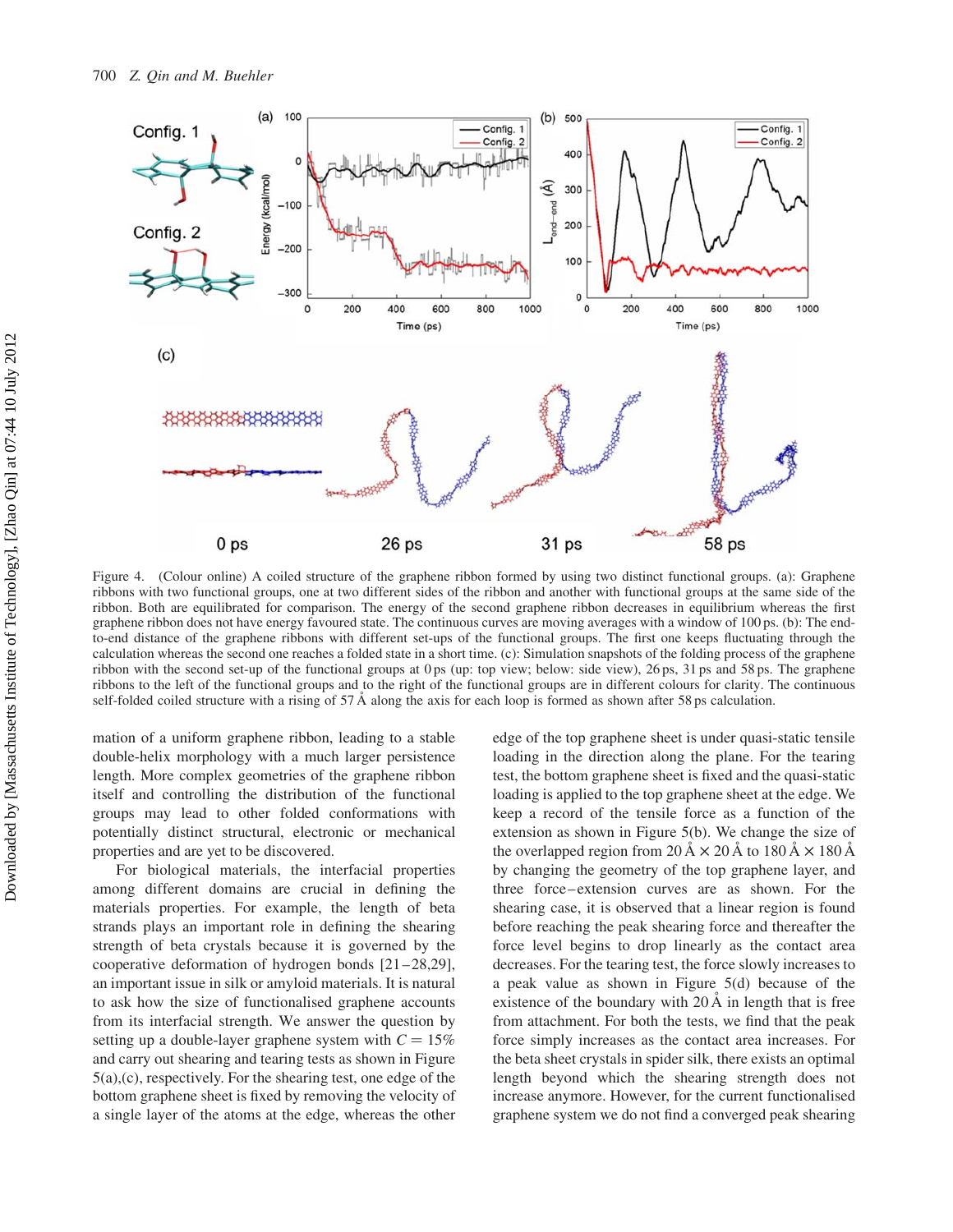

Figure 5. (Colour online) Shearing and tearing tests of the mechanical properties of functionalised graphene sheets in adhesion. (a) The top view of the set-up of the shearing test. Two graphene sheet with the concentration of functional groups as  $C = 15\%$  with random distribution are in contact with a square area of  $W \times W$ . One edge of the bottom graphene sheet is fixed by removing the velocity of a single layer of the atoms at the edge, whereas the other edge of the top graphene sheet is under quasi-static tensile loading. (b) The force–extension relationships for systems under shearing loads with different contact graphene lengths. The increasing length leads to a larger peak force before sliding apart. (c) The side view of the set-up of the tearing test. The bottom graphene sheet is fixed by springs (stiffness constant as 20 kcal/mol/ $A^2$ ) tethered to each carbon atom and the quasi-static loading is applied to the top graphene sheet at the edge. (d) The force–extension relationships for systems under tearing loads with different contact graphene lengths. The increasing length leads to a larger peak force before tearing apart.

force up to  $W = 180 \text{ Å}$  in our simulations. This is because the 2D graphene sheet provides a matrix confinement around the functional groups that are much more stiffer than the 1D peptide backbone [29], leading to a more uniform deformation of all the hydrogen bonds as the force applied. This analysis is supported by the observation in all our simulations that the displacements of every carbon atom along the shearing direction are uniform.

We summarise the shearing strength and tearing strength of the adhesion of the functionalised graphene sheets as functions of the sheet length as shown in Figure  $6(a)$ . It is observed that the shearing strength increases proportional to the surface area of the contacting region with a function of  $F_{\text{shear\_max}} = C_{\text{shear}} W^2$ , with  $C_{\text{shear}} = 0.0931 \text{ kcal/mol/A}^3$ , while the tearing strength increases proportional to the edge length of the contacting region with a function of  $F_{\text{tear\_max}} = C_{\text{tear}}W$ , with  $C_{\text{tear}} = 1.439 \text{ kcal/mol/A}^2$ . It is because the graphene is so thin that the bending stiffness is orders of magnitudes smaller than the tensile stiffness, and thereby in contrast to the shearing load that all the hydrogen bonds contributes to generate the friction force, the tearing load only lead to the concentrated deformation of hydrogen bonds within a short range along the edge. This property could be applied in fabricating removable coating materials

as shown in Figure 6(b). Small pieces of the functionalised graphene could be used to coat the surface of metal, plastic, glass or other engineering materials. The high strength characteristic of graphene sheet ensures the endurance of the coating, the single-atom thickness accounts for its transparency, the functional groups account for strong adhesion force in shearing and the finite size of the sheets overcomes the complex curvature at the surface of micro devices such as atomic force microscopy (AFM) tips.

# 4. Conclusion

In this study, we investigated the assembling, structure and mechanical properties of functionalised graphene materials. It is found that functional groups attached to a graphene surface can significantly affect its conformation by forming hydrogen bonds among these groups. With proper design of the amount and location of functional groups, folded structures with lower energies can be reached. Especially, a single hydrogen bond formed by two functional groups can trigger an interesting selffolding mechanism in which a graphene ribbon transforms into a double-helix form with a much larger persistence length (and changed mechanical properties). Folded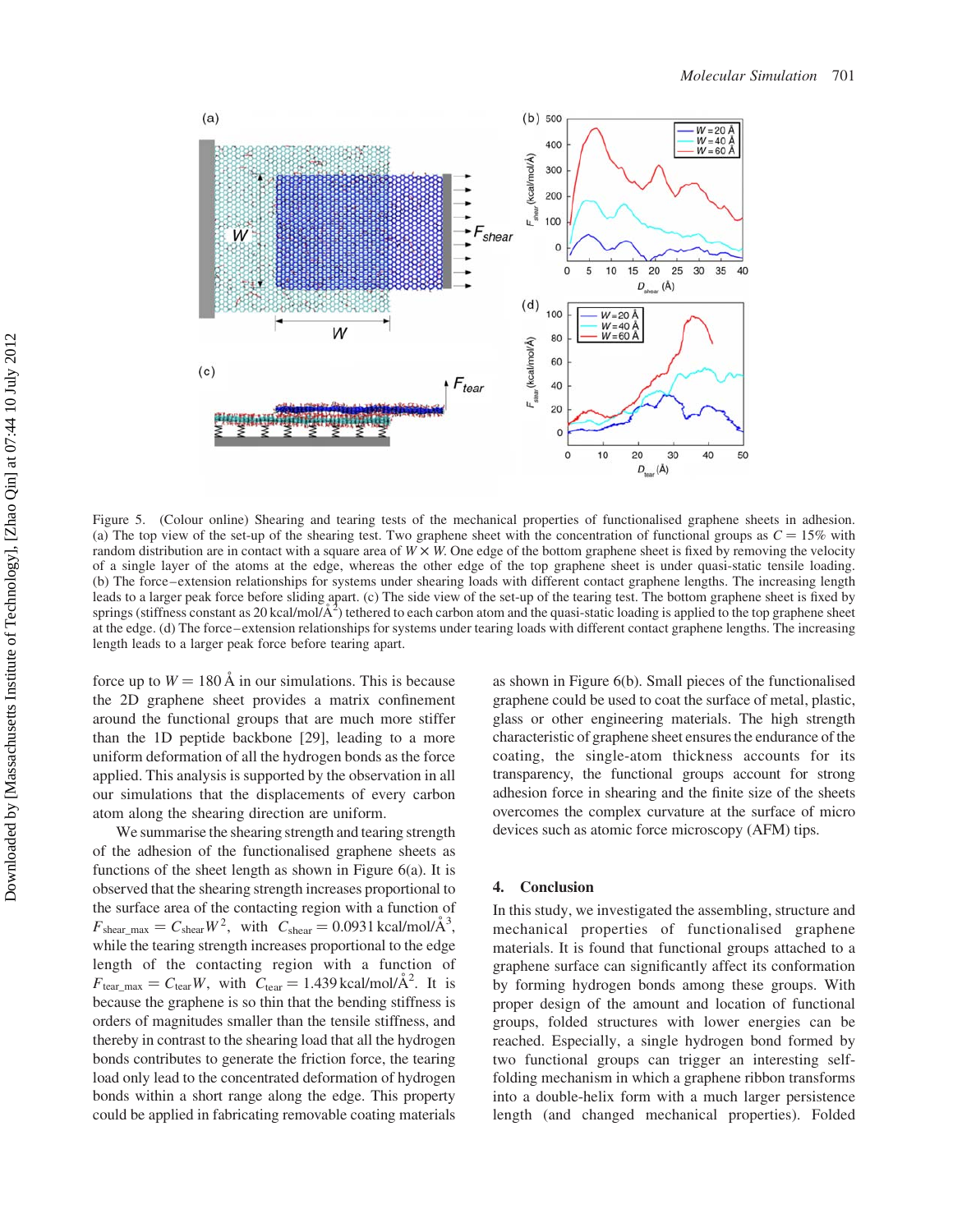

Figure 6. (Colour online) The size of the function graphene sheet is important in controlling the shearing and tearing strength of the material. (a): Simulation results of peak shearing forces and tearing forces before breaking apart of the graphene sheets, plotted as a function of the graphene length in contact. The shearing force is proportional to the contact area whereas the tearing force is proportional to the edge length as shown by different polynomial fitted curves. (b): Proposed set-up of a micro device coating method by using functionalised graphene sheets.

graphene structures are stable and have the unfolding curves similar to what is known from biological protein molecules. We also studied the adhesion strength of the functionalised graphene interface and found that it is a monotonic function of the contacting length, which ensures its potential as a potent coating material.

It is noted that all the simulations in this study are based on the model of graphene functionalised by pure hydroxyl groups. This single functional group simplifies the modelling and design process because it can be both a donor and an acceptor in forming hydrogen bonds. There are other external factors, for example, the existence of the defects and dislocations within graphene or other functional groups like epoxy or carboxyl groups, which can affect the result. Further molecular dynamics simulations for much larger systems are needed to include those factors into the model, and to investigate the material morphology and mechanical properties.

Various protein materials have a universal backbone but have significant different mechanical properties [15]. For example, intermediate filament proteins are extensible and flexible at small strain, whereas spider silk proteins are less stretchable but feature a much higher strength. These mechanical characteristics are due to the fact that each material is encoded by chains of amino acids with different sequences made up from 20 different types of side chains that diversify interactions among amino acids, leading to various hierarchical conformations [30]. Graphene, as a low-dimensional material with a perfect lattice structure and extreme strength, is perfect to be used as the building block to form materials with great diversity, in analogy to protein materials. The molecular structure of the graphene, including its geometry, chemical property and location of the functional groups, is important in affecting the morphology and material property of the structure, while the computational simulation show a significant advantage in facilitating this design work. By means of quantitative calculation and combining with experimental efforts, it may be possible to design and produce the next generation graphene-based materials.

### Acknowledgements

This work was supported primarily by AFOSR.

## References

- [1] A.K. Geim and K.S. Novoselov, The rise of graphene, Nat. Mater. 6 (2007), pp. 183–191.
- [2] J.C. Meyer, A.K. Geim, M.I. Katsnelson, K.S. Novoselov, T.J. Booth, and S. Roth, *The structure of suspended graphene* sheets, Nature 446 (2007), pp. 60–63.
- [3] A.H. Castro Neto, F. Guinea, N.M.R. Peres, K.S. Novoselov, and A.K. Geim, The electronic properties of graphene, Rev. Mod. Phys. 81 (2009), pp. 109–162.
- [4] A.A. Balandin, S. Ghosh, W.Z. Bao, I. Calizo, D. Teweldebrhan, F. Miao, and C.N. Lau, Superior thermal conductivity of singlelayer graphene, Nano Lett. 8 (2008), pp. 902–907.
- [5] C. Lee, X.D. Wei, J.W. Kysar, and J. Hone, Measurement of the elastic properties and intrinsic strength of monolayer graphene, Science 321 (2008), pp. 385–388.
- [6] A.K. Geim and P. Kim, Carbon wonderland, Sci. Am. 298 (2008), pp. 90–97.
- [7] S. Bae, H. Kim, Y. Lee, X.F. Xu, J.S. Park, Y. Zheng, J. Balakrishnan, T. Lei, H.R. Kim, Y.I. Song, Y.J. Kim, K.S. Kim, B. Ozyilmaz, J.H. Ahn, B.H. Hong, and S. Iijima, Roll-to-roll production of 30-inch graphene films for transparent electrodes, Nat. Nanotech. 5 (2010), pp. 574–578.
- [8] D. Sen, K.S. Novoselov, P.M. Reis, and M.J. Buehler, Tearing graphene sheets from adhesive substrates produces tapered nanoribbons, Small 6 (2010), pp. 1108–1116.
- [9] N.V. Medhekar, A. Ramasubramaniam, R.S. Ruoff, and V.B. Shenoy, Hydrogen bond networks in graphene oxide composite paper: Structure and mechanical properties, ACS Nano 4 (2010), pp. 2300–2306.
- [10] D.R. Paul, Creating new types of carbon-based membranes, Science 335 (2012), pp. 413–414.